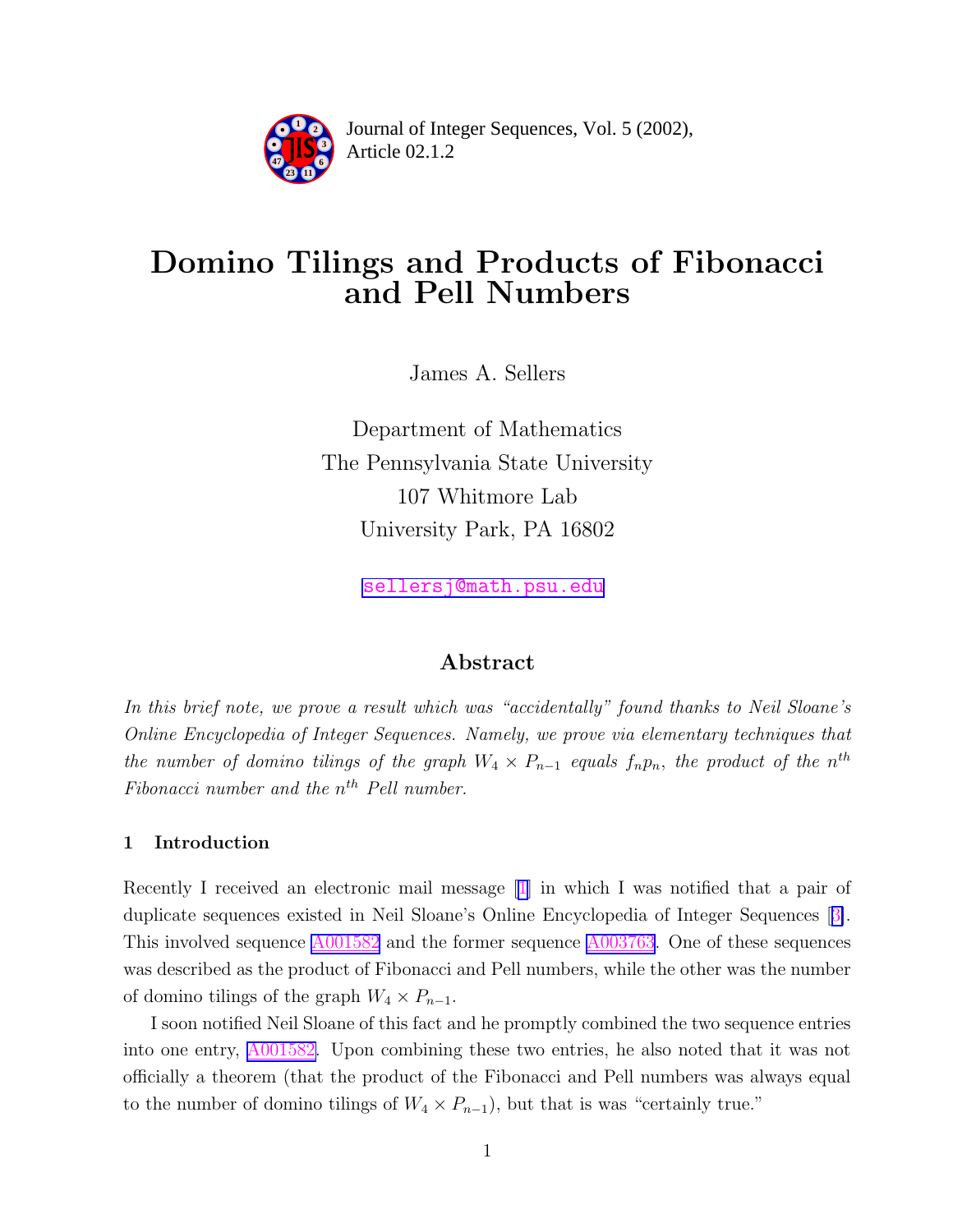<span id="page-1-0"></span>The primary goal of this short note is to prove this result so that its status is indeed a theorem. We close the paper by noting two other results relating domino tiling sequences in [\[2](#page-5-0)] with Fibonacci numbers.

Before proving the main result, we supply some definitions and notation for the sake of completeness. First, we note that the graph  $W_4$  is  $K_4 - e$ . Moreover, the graph  $P_n$  is the path graph on *n* vertices. The Fibonacci numbers  $\frac{\text{A000045}}{\text{A000045}}$  $\frac{\text{A000045}}{\text{A000045}}$  $\frac{\text{A000045}}{\text{A000045}}$  are defined as the sequence of integers

$$
f_1 = 1, f_2 = 1, \text{ and } f_{n+2} = f_{n+1} + f_n \text{ for all } n \ge 0.
$$
 (1)

The Pell numbers  $\triangle 000129$  are defined as the sequence of integers

$$
p_1 = 1, p_2 = 2, \text{ and } p_{n+2} = 2p_{n+1} + p_n \text{ for all } n \ge 0.
$$
 (2)

#### 2 The Results

**Theorem 2.1.** The number of domino tilings of  $W_4 \times P_{n-1}$  equals  $f_n p_n$  for all  $n \geq 2$ .

Proof. Thanks to an article of Faase [\[2,](#page-5-0) page 146], we know that the number of domino tilings of  $W_4 \times P_{n-1}$ , which we will denote by  $c_n$ , satisfies  $c_2 = 2$ ,  $c_3 = 10$ ,  $c_4 = 36$ ,  $c_5 = 145$ and

$$
c_{n+4} - 2c_{n+3} - 7c_{n+2} - 2c_{n+1} + c_n = 0
$$
\n(3)

for all  $n \geq 2$ . (This is slightly different than the notation used in Faase, where he defines a function  $C(n)$  wherein  $c_n = C(n-1)$  and then does all work in terms of  $C(n)$  rather than  $c_n.$ )

It is easy to check that  $f_n p_n$  satisfies the initial conditions above. Hence, we focus on checking that  $f_np_n$  satisfies (3).

Repeated applications of (1) and (2) yield

$$
f_{n+2} = f_n + f_{n+1}, \ f_{n+3} = f_n + 2f_{n+1}, \text{ and } f_{n+4} = 2f_n + 3f_{n+1}
$$
 (4)

while

$$
p_{n+2} = p_n + 2p_{n+1}, \ p_{n+3} = 2p_n + 5p_{n+1}, \text{ and } p_{n+4} = 5p_n + 12p_{n+1}.
$$
 (5)

We now substitute the findings in  $(4)$  and  $(5)$  into the left-hand side of  $(3)$  and simplify:

$$
f_{n+4}p_{n+4} - 2f_{n+3}p_{n+3} - 7f_{n+2}p_{n+2} - 2f_{n+1}p_{n+1} + f_n p_n
$$
  
=  $(2f_n + 3f_{n+1})(5p_n + 12p_{n+1}) - 2(f_n + 2f_{n+1})(2p_n + 5p_{n+1}) - 7(f_n + f_{n+1})(p_n + 2p_{n+1})$   
 $-2f_{n+1}p_{n+1} + f_n p_n$   
=  $f_n p_n(10 - 4 - 7 + 1) + f_{n+1}p_n(15 - 8 - 7) + f_n p_{n+1}(24 - 10 - 14) + f_{n+1}p_{n+1}(36 - 20 - 14 - 2)$   
= 0

Thus,  $c_n = f_n p_n$  for all  $n \geq 2$  and the proof is complete.

 $\Box$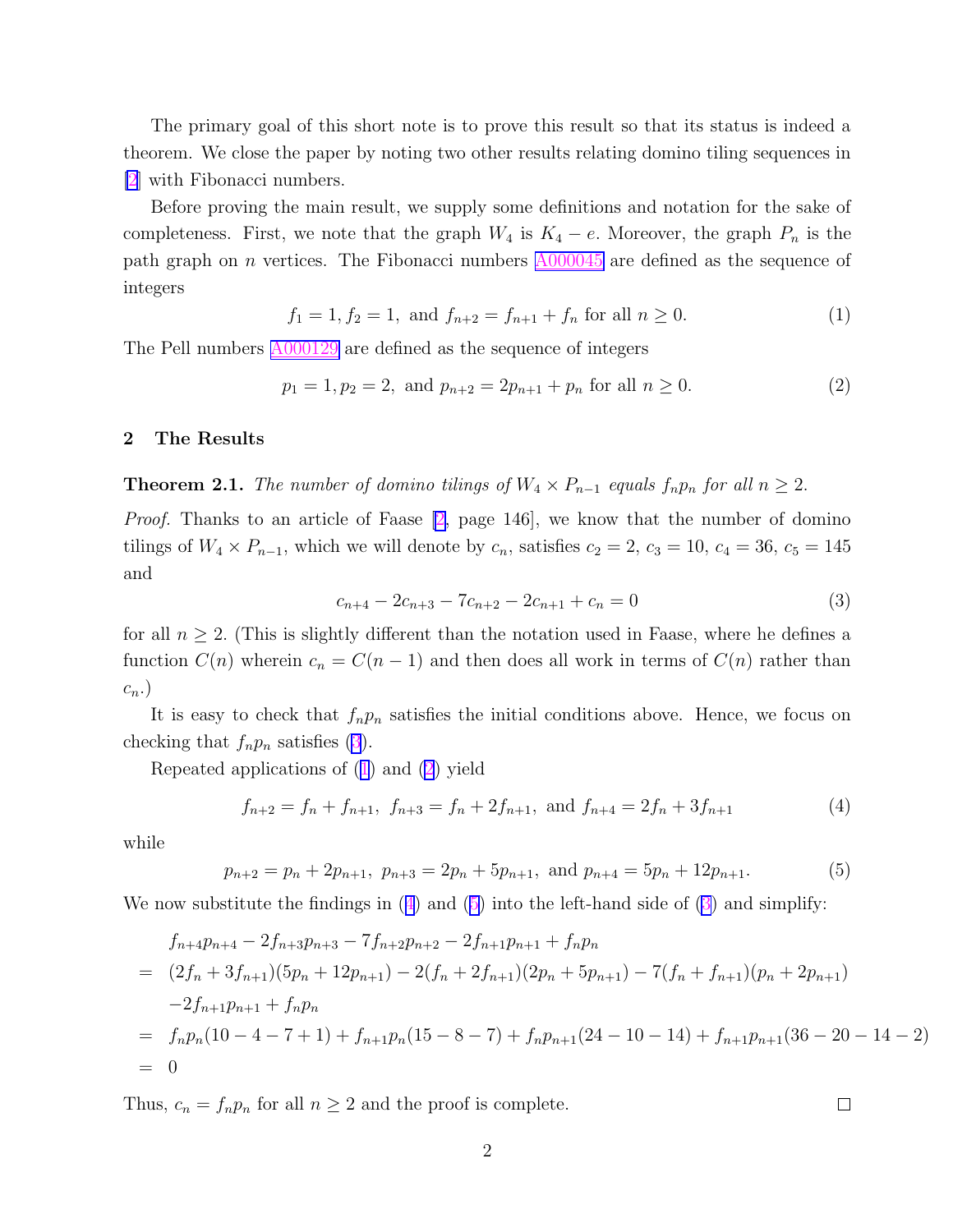We note that at least two other domino tiling sequences that appear in [[2\]](#page-5-0) are also closely related to Fibonacci numbers.

We first consider sequence  $\triangle 003775$  which appears in [[2](#page-5-0), p. 147] in relationship to the number of domino tilings of  $P_5 \times P_{2n}$ . Based on this sequence, we define  $d_1 = 1, d_2 = 8, d_3 =$  $95, d_4 = 1183$  and

$$
d_{n+4} - 15d_{n+3} + 32d_{n+2} - 15d_{n+1} + d_n = 0
$$
\n<sup>(6)</sup>

for all  $n \geq 1$ . Computational experimentation indicates that  $f_{2n-1} \mid d_n$  for several values of n. This leads to the following theorem:

**Theorem 2.2.** For all  $n \geq 1$ ,  $d_n = g_n h_n$  where  $g_n$  is the  $n^{th}$  term in the sequence  $A004255$ and  $h_n = f_{2n-1}$  for all  $n \geq 1$ .

Remark: Note that  $\underline{\text{A}004253}$  is related to the number of domino tilings in  $K_3 \times P_{2n}$  and  $S_4 \times P_{2n}$  as noted by Faase in [\[2](#page-5-0), pp. 146-147]. Moreover,  $\triangle 0.04253$  is quite similar to [A028475](http://www.research.att.com/cgi-bin/access.cgi/as/njas/sequences/eisA.cgi?Anum=A028475).

Proof. The proof here follows a similar line of argument to that of Theorem [2.1.](#page-1-0) From the information given in [A004253,](http://www.research.att.com/cgi-bin/access.cgi/as/njas/sequences/eisA.cgi?Anum=A004253) we know that

$$
g_1 = 1, g_2 = 4, \text{ and } g_{n+2} = 5g_{n+1} - g_n. \tag{7}
$$

Moreover, we have

$$
h_1 = 1, h_2 = 2, \text{ and } h_{n+2} = 3h_{n+1} - h_n. \tag{8}
$$

It is easy to check that  $d_n = g_n h_n$  for  $1 \le n \le 4$ , so we focus our attention on the recurrence  $(6)$ . We know from  $(7)$  that

$$
g_{n+2} = 5g_{n+1} - g_n, \ g_{n+3} = 24g_{n+1} - 5g_n, \text{ and } g_{n+4} = 115g_{n+1} - 24g_n \tag{9}
$$

while (8) yields

$$
h_{n+2} = 3h_{n+1} - h_n, \ h_{n+3} = 8h_{n+1} - 3h_n, \text{ and } h_{n+4} = 21h_{n+1} - 8h_n. \tag{10}
$$

We now substitute the information from  $(9)$  and  $(10)$  into the left-hand side of  $(6)$  and obtain the following:

$$
g_{n+4}h_{n+4} - 15g_{n+3}h_{n+3} + 32g_{n+2}h_{n+2} - 15g_{n+1}h_{n+1} + g_nh_n
$$
  
=  $(115g_{n+1} - 24g_n)(21h_{n+1} - 8h_n) - 15(24g_{n+1} - 5g_n)(8h_{n+1} - 3h_n) + 32(5g_{n+1} - g_n)(3h_{n+1} - h_n)$   
 $-15g_{n+1}h_{n+1} + g_nh_n$   
=  $g_n h_n(192 - 225 + 32 + 1) + g_{n+1}h_n(-920 + 1080 - 160)$   
 $+g_n h_{n+1}(-504 + 600 - 96) + g_{n+1}h_{n+1}(2415 - 2880 + 480 - 15)$   
= 0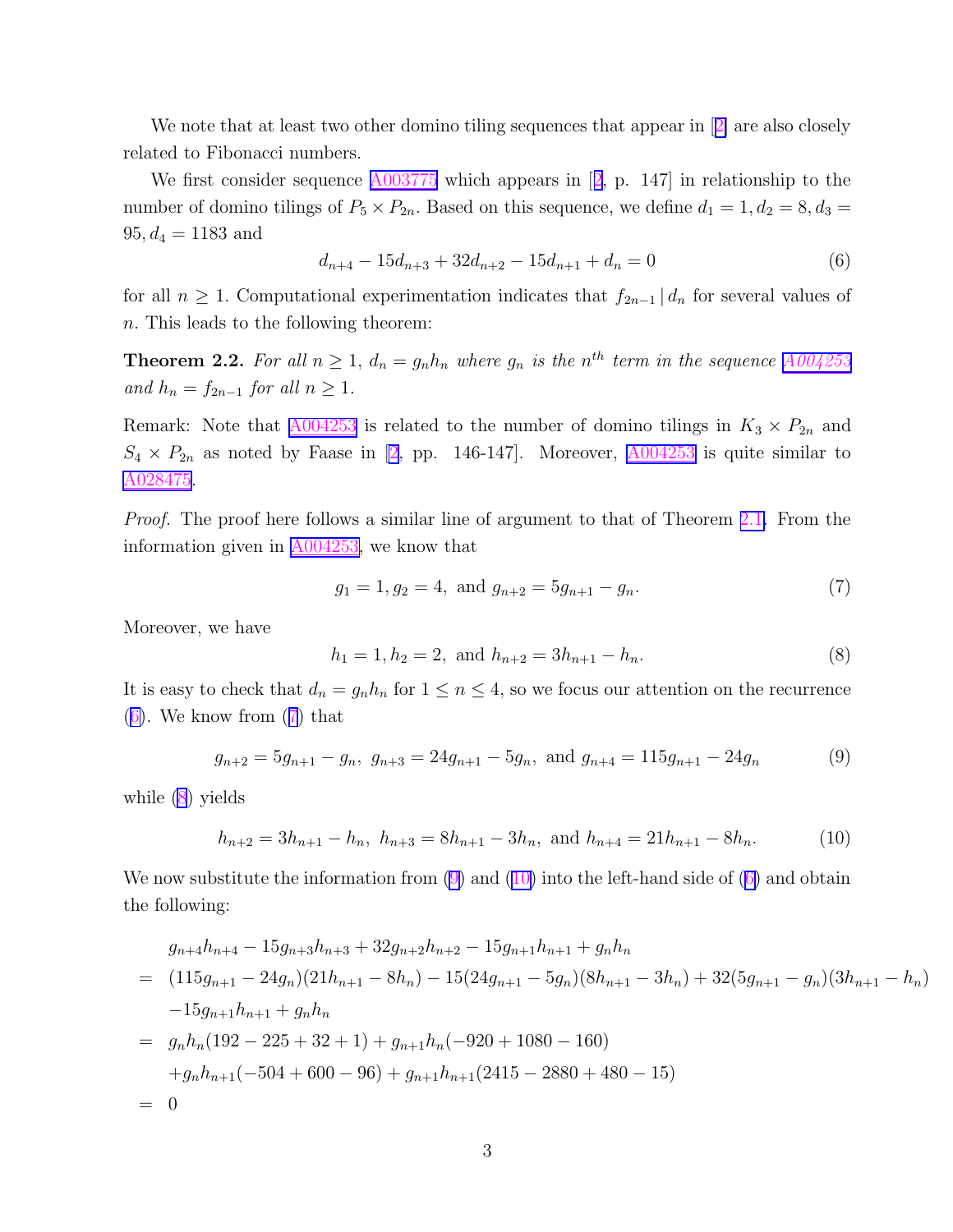This completes the proof.

Finally, we consider the last sequence of values in [[2\]](#page-5-0), which is related to the number of domino tilings of  $P_8 \times P_n$  and appears as  $\underline{\text{A}028470}$  in [[3\]](#page-5-0). The first 32 values of the sequence are as follows:

| $\boldsymbol{n}$ | $C_n$                           |
|------------------|---------------------------------|
| 1                |                                 |
| $\overline{2}$   | 34                              |
| 3                | 153                             |
| $\overline{4}$   | 2245                            |
| 5                | 14824                           |
| 6                | 167089                          |
| $\overline{7}$   | 1292697                         |
| 8                | 12988816                        |
| 9                | 108435745                       |
| 10               | 1031151241                      |
| 11               | 8940739824                      |
| 12               | 82741005829                     |
| 13               | 731164253833                    |
| 14               | 6675498237130                   |
| 15               | 59554200469113                  |
| 16               | 540061286536921                 |
| 17               | 4841110033666048                |
| 18               | 43752732573098281               |
| 19               | 393139145126822985              |
| 20               | 3547073578562247994             |
| 21               | 31910388243436817641            |
| 22               | 287665106926232833093           |
| 23               | 2589464895903294456096          |
| 24               | 23333526083922816720025         |
| 25               | 210103825878043857266833        |
| 26               | 1892830605678515060701072       |
| 27               | 17046328120997609883612969      |
| 28               | 153554399246902845860302369     |
| 29               | 1382974514097522648618420280    |
| 30               | 12457255314954679645007780869   |
| 31               | 112199448394764215277422176953  |
| 32               | 1010618564986361239515088848178 |

The recurrence relation satisfied by the values of  $C_n$  is given by

$$
C_{n+32} = 153C_{n+30} - 7480C_{n+28} + 151623C_{n+26} - 1552087C_{n+24} + 8933976C_{n+22} - 30536233C_{n+20}
$$
  
+63544113C<sub>n+18</sub> - 81114784C<sub>n+16</sub> + 63544113C<sub>n+14</sub> - 30536233C<sub>n+12</sub> + 8933976C<sub>n+10</sub>  
-1552087C<sub>n+8</sub> + 151623C<sub>n+6</sub> - 7480C<sub>n+4</sub> + 153C<sub>n+2</sub> - C<sub>n</sub>

for all  $n \geq 1$ .

We note that  $f_{n+1} | C_n$  for several values of n.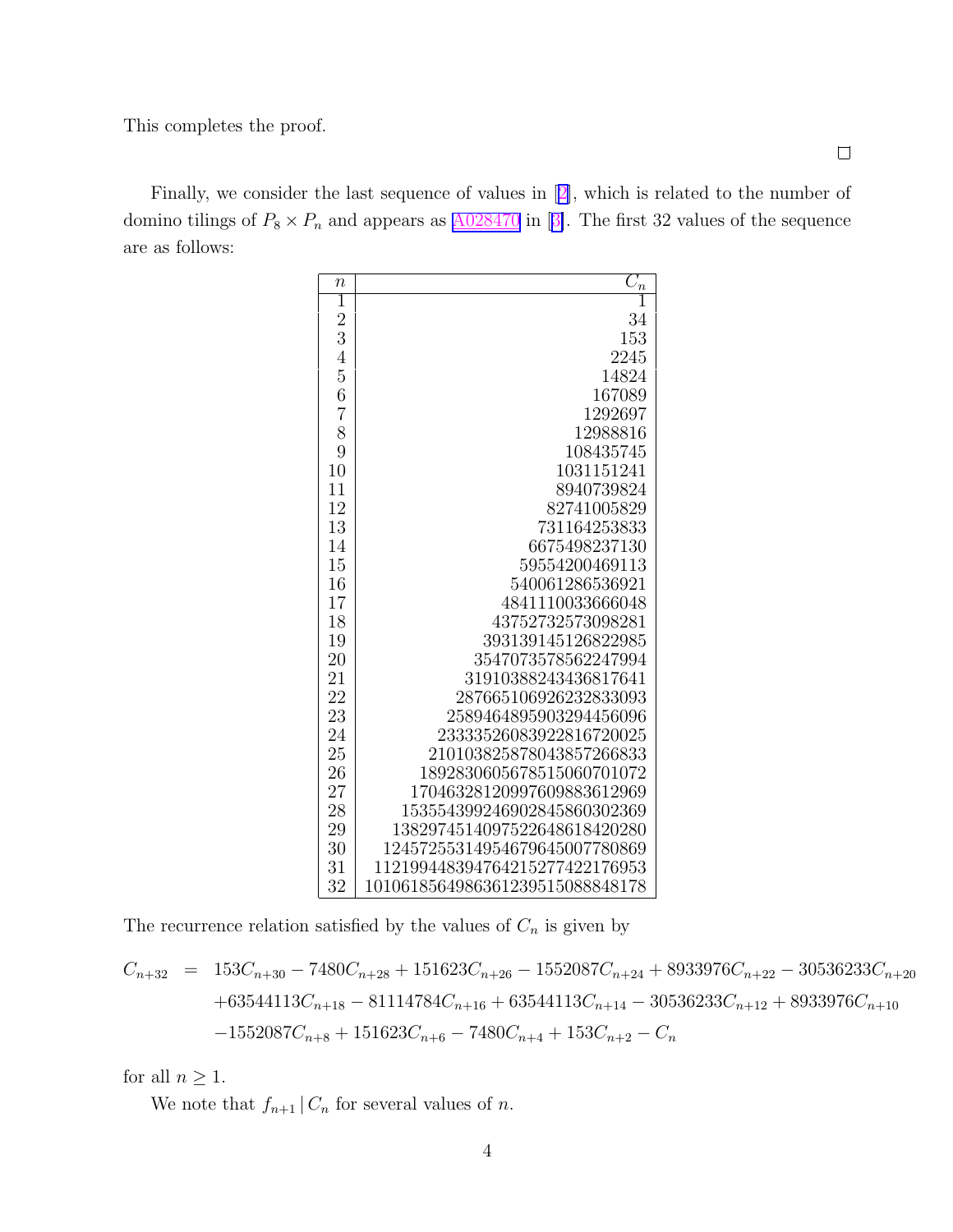| $\boldsymbol{n}$ | $C_n$<br>$J_{n+1}$             |
|------------------|--------------------------------|
| 1                |                                |
| $\overline{2}$   | 17                             |
| 3                | 51                             |
| $\overline{4}$   | 449                            |
| 5                | 1853                           |
| 6                | 12853                          |
| $\overline{7}$   | 61557                          |
| 8                | 382024                         |
| 9                | 1971559                        |
| 10               | 11585969                       |
| 11               | 62088471                       |
| 12               | 355111613                      |
| 13               | 1939427729                     |
| 14               | 10943439733                    |
| 15               | 60338602299                    |
| 16               | 338172377293                   |
| 17               | 1873494595072                  |
| 18               | 10464657396101                 |
| 19               | 58113694771149                 |
| 20               | 324052035315389                |
| 21               | 1801727076022631               |
| 22               | 10038214290617749              |
| 23               | 55845947547948897              |
| 24               | 311010011115265801             |
| 25               | 1730773816266538081            |
| 26               | 9636747170211055304            |
| 27               | 53636683818362516979           |
| 28               | 298610928685279993661          |
| 29               | 1662149072277201394907         |
| 30               | 9253169548548380483401         |
| 31               | 51507590702129135617317        |
| 32               | 286734628936105610236201       |
| 33               | 1596133084485272225826727      |
| 34               | 8885301696820653301727657      |
| 35               | 49461269578409945493024768     |
| 36               | 275337533349256635378114713    |
| 37               | 1532712030034359905504838377   |
| 38               | 8532165290411528453455489081   |
| 39               | 47495826004154548026644356683  |
| 40               | 264395102236750242015097270393 |

This leads to the conjecture that  $f_{n+1} | C_n$  for all  $n \geq 1$ . We leave the proof of this (assuming it is true) to the reader, as the calculations involved herein would be straightforward but tedious.

## Acknowledgements

The author gratefully acknowledges Frank Ellerman for bringing this problem to his attention and Per Hakan Lundow for valuable e-conversations. The author also thanks the referees for